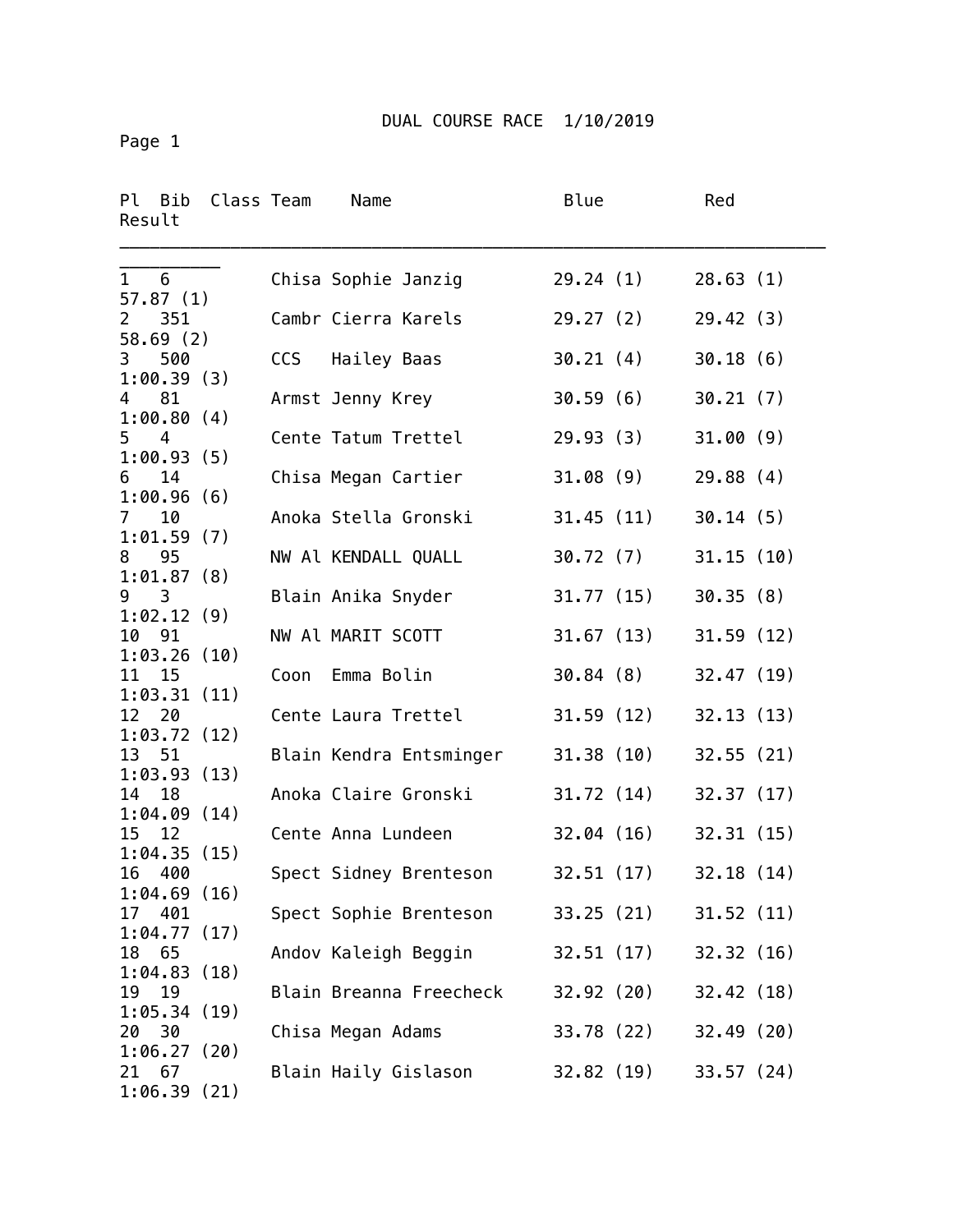| 22<br>$\mathbf{1}$                     |     | Andov Emily Schroeder    |            | 33.90 (23)              | 33.24(22)  |  |
|----------------------------------------|-----|--------------------------|------------|-------------------------|------------|--|
| 1:07.14(22)<br>23<br>22<br>1:07.44(23) |     | Chisa Kaylee Peterson    |            | 33.90 (23)              | 33.54(23)  |  |
| 24 28<br>1:07.69(24)                   |     | Cente Brooke Robinson    |            | 30.21(4)                | 37.48 (38) |  |
| 25 41<br>1:08.19(25)                   |     | Andov Natalie Schoenberg |            | 33.95 (25)              | 34.24(26)  |  |
| 26<br>9<br>1:09.93(26)                 |     | Andov Beth Dittberner    | 34.77(27)  |                         | 35.16(29)  |  |
| 27 92                                  |     | NW Al KATIE BOTTEMA      | 34.90 (29) |                         | 35.49(32)  |  |
| 1:10.39(27)<br>28 44<br>1:10.45(28)    |     | Cente Madison Michealson | 34.81(28)  |                         | 35.64(33)  |  |
| 29<br>17<br>1:10.46(29)                |     | Andov Audrey Swenson     |            | 35.00 (30)              | 35.46(31)  |  |
| 30<br>54<br>1:10.53(30)                |     | Chisa Elsa Dahl          |            | 35.54 (33)              | 34.99(27)  |  |
| 31 59<br>1:10.84(31)                   |     | Blain Mikayla Wolters    |            | 35.19 (31)              | 35.65(34)  |  |
| 32 36<br>1:11.66(32)                   |     | Cente Emily Anderson     |            | 36.38 (36)              | 35.28(30)  |  |
| 33 501<br>1:12.21(33)                  | CCS | Hannah Baas              | 37.13(39)  |                         | 35.08(28)  |  |
| 34 60<br>1:13.05(34)                   |     | Cente Bailey Hoff        |            | 35.41 (32)              | 37.64(39)  |  |
| 35 38<br>1:13.77(35)                   |     | Chisa Lauren Lundberg    | 37.11(38)  |                         | 36.66(35)  |  |
| 36 52<br>1:14.05(36)                   |     | Cente Evelyn Thomton     |            | 36.60 (37)              | 37.45(37)  |  |
| 37<br>25<br>1:14.16(37)                |     | Andov Delanie Schroer    |            | 35.71 (34)              | 38.45 (43) |  |
| 38<br>84<br>1:14.85(38)                |     | Armst Vivien Gschwind    |            | 37.17 (40)              | 37.68(40)  |  |
| 39 77<br>1:15.40(39)                   |     | Champ Kaeden Dublin      |            | 38.58 (45)              | 36.82(36)  |  |
| 40 136<br>1:15.56(40)                  |     | Blain Lucy Kalina        |            | 37.53 (42)              | 38.03 (41) |  |
| 41 82<br>1:16.63(41)                   |     | Armst Anastasia Holm     |            | 38.58 (45) 38.05 (42)   |            |  |
| 42<br>27<br>1:16.74(42)                |     | Blain Lauren Bosley      |            | 43.16 (61) 33.58 (25)   |            |  |
| 43<br>76<br>1:16.78(43)                |     | Cente Grace Munson       |            | 38.14 (43) 38.64 (44)   |            |  |
| 44 83<br>1:17.32(44)                   |     | Armst Sarah Appelen      |            | 38.15 (44)              | 39.17 (47) |  |
| 45 33<br>1:19.02(45)                   |     | Andov Rachel Larson      |            | 39.99 (48)              | 39.03(46)  |  |
| 146<br>46<br>1:19.06(46)               |     | Cente Stella Lobinsky    |            | $35.92(35)$ $43.14(59)$ |            |  |
|                                        |     |                          |            |                         |            |  |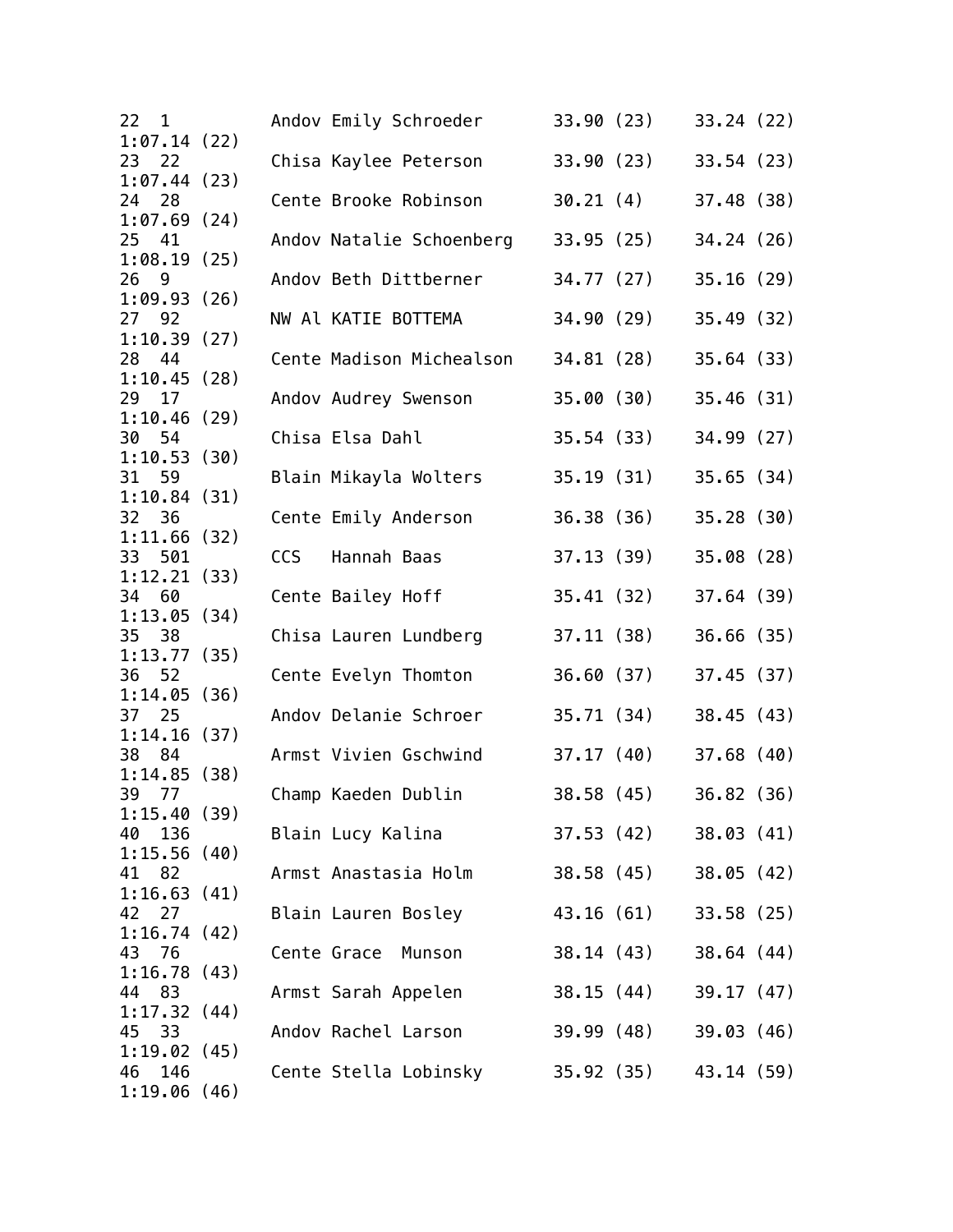| 47 2        | Anoka Elise Pinewski  | 51.39(74) | 28.65(2)   |
|-------------|-----------------------|-----------|------------|
| 1:20.04(47) |                       |           |            |
| 48 55       | Coon Emilee Verbeek   | 37.41(41) | 42.85 (57) |
| 1:20.26(48) |                       |           |            |
| 49 46       | Chisa Ashlyn Anderson | 40.23(49) | 40.18 (50) |
| 1:20.41(49) |                       |           |            |
| 50 23       | Coon Shelby Robideau  | 40.25(50) | 40.22 (51) |
| 1:20.47(50) |                       |           |            |

\_\_\_\_\_\_\_\_\_\_\_\_\_\_\_\_\_\_\_\_\_\_\_\_\_\_\_\_\_\_\_\_\_\_\_\_\_\_\_\_\_\_\_\_\_\_\_\_\_\_\_\_\_\_\_\_\_\_\_\_\_\_\_\_\_\_\_\_\_\_

Ski Club Software from www.SplitSecond.com 1/11/2019 8:49:43 AM

~~~~~~~~~~~~~~~~~~~~~~~~~~~~~~~~~~~ NEW PAGE

~~~~~~~~~~~~~~~~~~~~~~~~~~~~~~~~~~~

DUAL COURSE RACE 1/10/2019

Page 2

\_\_\_\_\_\_\_\_\_\_

| Pl Bib<br>Result |             | Class Team | Name                    | Blue       |            | Red        |
|------------------|-------------|------------|-------------------------|------------|------------|------------|
| 51 16            |             |            | Irond Emma Eclov-Reher  |            | 40.81 (54) | 40.12 (49) |
|                  | 1:20.93(51) |            |                         |            |            |            |
| 52 86            |             |            | Armst Manon Lonfier     |            | 40.30 (51) | 41.37 (53) |
|                  | 1:21.67(52) |            |                         |            |            |            |
| 53 49            |             |            | Andov Elyse Schroeder   |            | 40.46 (52) | 41.57 (55) |
|                  | 1:22.03(53) |            |                         |            |            |            |
| 54 62            |             |            | Chisa Annah Mellum      |            | 43.28 (63) | 38.85 (45) |
|                  | 1:22.13(54) |            |                         |            |            |            |
| 55 85            |             |            | Armst Adriana Kunze     |            | 41.53 (56) | 41.12 (52) |
|                  | 1:22.65(55) |            |                         |            |            |            |
| 56               | 57          |            | Andov Allie Wicklund    |            | 42.09 (58) | 41.39 (54) |
|                  | 1:23.48(56) |            |                         |            |            |            |
| 57 70            | 1:23.76(57) |            | Chisa Alexandra Witucki |            | 40.77 (53) | 42.99 (58) |
| 58 87            |             |            | Armst Alexis Schoenberg |            | 41.73 (57) | 42.13(56)  |
|                  | 1:23.86(58) |            |                         |            |            |            |
| 59 78            |             |            | Chisa Hailey Rivard     |            | 42.51 (59) | 43.99 (63) |
|                  | 1:26.50(59) |            |                         |            |            |            |
| 60 93            |             |            | NW Al DYLAN SHOEMAKER   | 43.57 (65) |            | 43.60 (61) |
|                  | 1:27.17(60) |            |                         |            |            |            |
| 61 43            |             |            | Blain Fiona Wahlgren    |            | 43.31 (64) | 43.89 (62) |
|                  | 1:27.20(61) |            |                         |            |            |            |
| 62 32            |             |            | Irond Elizabeth Davies  |            | 43.14 (60) | 44.34 (64) |
|                  | 1:27.48(62) |            |                         |            |            |            |
| 63 26            |             |            | Anoka Gretchen Mugglin  |            | 44.18 (66) | 43.35 (60) |
|                  | 1:27.53(63) |            |                         |            |            |            |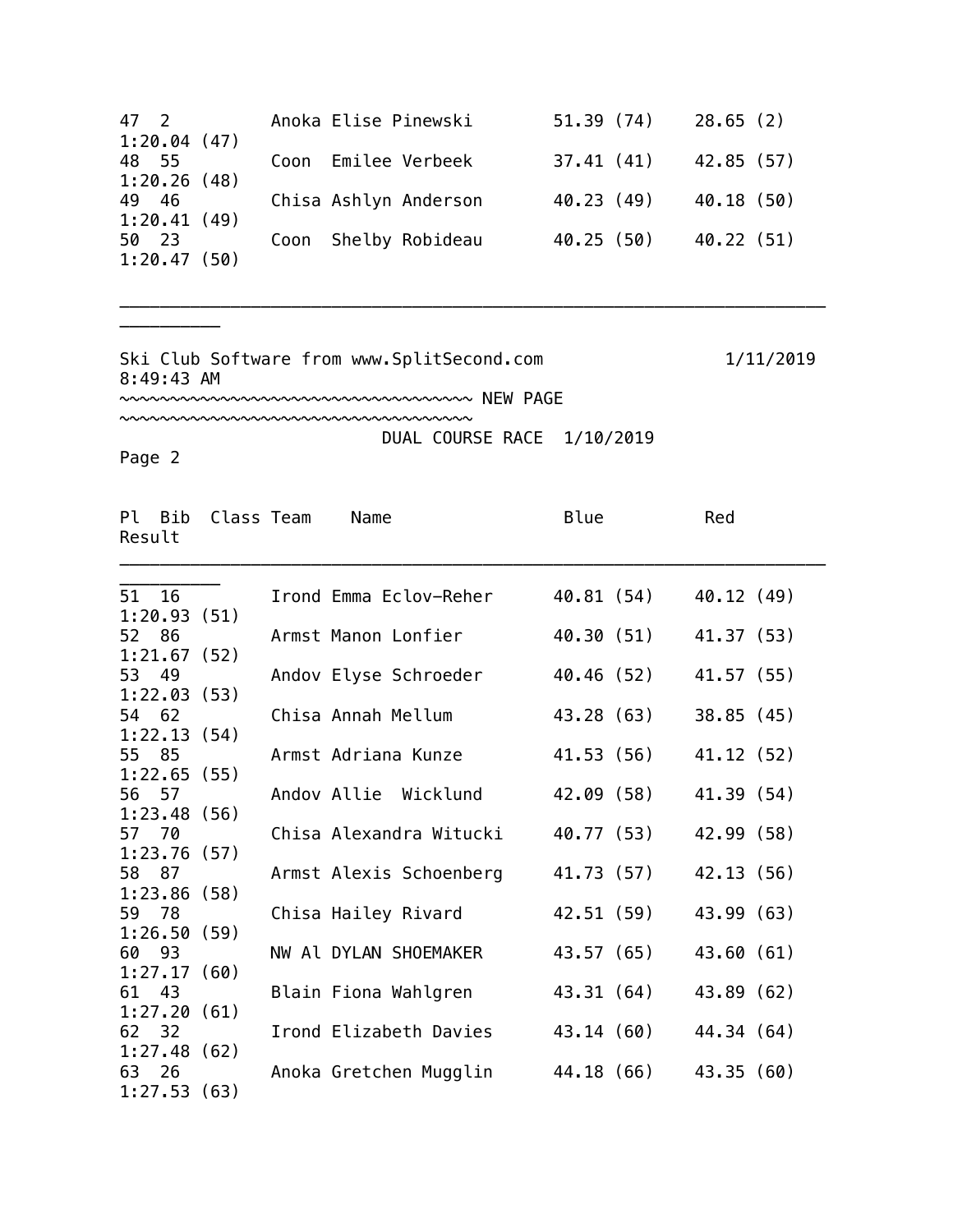| 64 63<br>1:27.98(64)      | Coon | Krista Eckert                              | 43.24 (62)               |            | 44.74 (65)        |  |
|---------------------------|------|--------------------------------------------|--------------------------|------------|-------------------|--|
| 65 98                     |      | NW Al ALEXIS DUKE                          | 47.63(69)                |            | 47.20(67)         |  |
| 1:34.83(65)<br>66 94      |      | NW Al Sam Altman                           | 48.06 (71)               |            | 48.48 (68)        |  |
| 1:36.54(66)<br>67<br>130  |      | Blain Avery Soli                           | 58.45 (77)               |            | 39.25(48)         |  |
| 1:37.70(67)<br>68<br>88   |      | Armst Morgan Townshend                     | 47.44 (68)               |            | 50.38 (70)        |  |
| 1:37.82(68)<br>69 35      |      | Blain Sydney Simi                          | 39.59 (47)               |            | 1:01.10(77)       |  |
| 1:40.69(69)<br>70<br>29   |      | Champ Lucy Gauthier                        |                          | 49.36 (72) | 52.36 (73)        |  |
| 1:41.72(70)               |      |                                            |                          |            |                   |  |
| 71<br>45<br>1:41.79(71)   |      | Champ Brooke Murray                        | 50.91(73)                |            | 50.88 (72)        |  |
| 72 97<br>1:44.78(72)      |      | NW Al MEME WHITE                           | 54.11 (76)               |            | 50.67(71)         |  |
| 73 71<br>1:46.01(73)      | Coon | Sydney Voseen                              | 46.58 (67)               |            | 59.43(76)         |  |
| 74<br>- 96<br>1:46.91(74) |      | NW Al ELLA WALD                            | 53.17(75)                |            | 53.74 (74)        |  |
| 75 73<br>1:49.69(75)      |      | Andov Isabella Gullekson                   | 41.16 (55)               |            | 1:08.53(80)       |  |
| 76<br>34                  |      | Anoka Alexcis Wuorenma                     |                          | 59.12 (78) | 57.15(75)         |  |
| 1:56.27(76)<br>77<br>- 89 |      | Armst Maria Friis                          | 1:08.27(81)              |            | 48.97 (69)        |  |
| 1:57.24(77)<br>78<br>- 8  |      | Irond Leah Newbauer                        | 34.51(26)                |            | 1:23.66(81)       |  |
| 1:58.17(78)<br>79<br>48   |      | Irond Megan Henkenius                      | 1:06.43(80)              |            | 1:08.28(79)       |  |
| 2:14.71(79)<br>80<br>24   |      | Irond Abbie Brown                          | 1:32.82(82)              |            | 46.06(66)         |  |
| 2:18.88(80)<br>81<br>31   | Coon | Julia Sides                                | 59.85 (79)               |            | 1:30.39(82)       |  |
| 2:30.24(81)<br>82<br>61   |      | Champ Erin Smythe                          |                          | DNF        | 1:06.58(78)       |  |
| 7 <sup>7</sup><br>83      |      | Coon Erika Jenkins                         | <b>DNS</b>               |            | <b>DNS</b>        |  |
| 40<br>84<br>85<br>90      |      | Irond Kaia Rodgers<br>Armst Valeria Araque | <b>DNS</b><br>47.64 (70) |            | <b>DNS</b><br>DSQ |  |